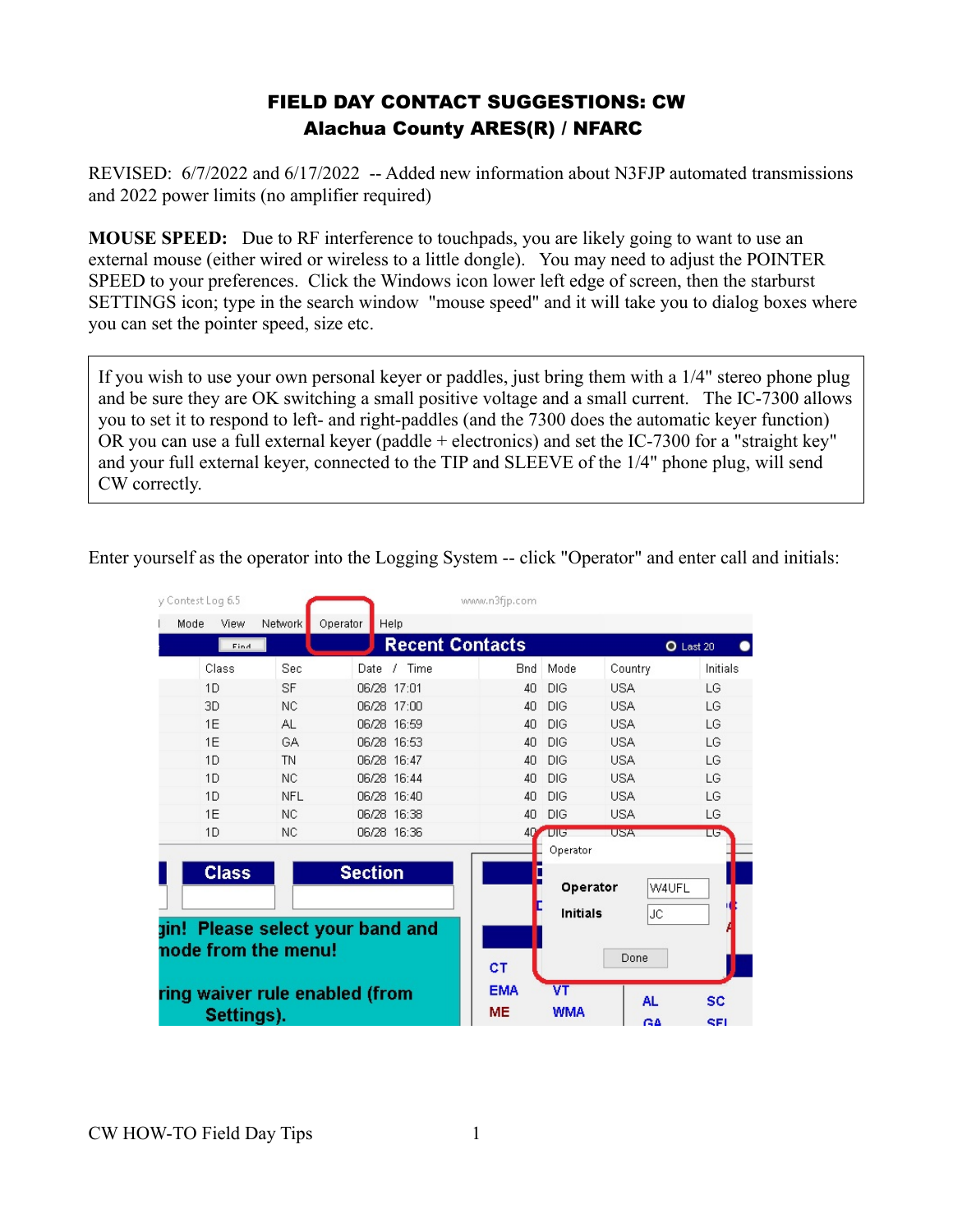# **Set your BAND and MODE -- Click on BAND to pick the band, and click on MODE to select CW (This is important to properly check for duplicates)**

For CW you're basically going to have log for yourself or with a helper, into N3FJP. You may wish to have FLDGI going as a helper to RECEIVE CW but it isn't much help even at that and won't log. If you type into N3FJP it will automatically check for duplicates and it **can transmit extremely helpful macros and repetitive CQ calls**. (The alternatives are to do everything by yourself, or use the memory transmissions options in the IC-7300)

| <b>ICOM SETTINGS FOR CW</b>                                                                 |                                                                                                                                                                                                                                                                                    |                                                                                                                                                                                                                                                                                                                                                                                                                                                                          |  |  |  |
|---------------------------------------------------------------------------------------------|------------------------------------------------------------------------------------------------------------------------------------------------------------------------------------------------------------------------------------------------------------------------------------|--------------------------------------------------------------------------------------------------------------------------------------------------------------------------------------------------------------------------------------------------------------------------------------------------------------------------------------------------------------------------------------------------------------------------------------------------------------------------|--|--|--|
| <b>ITEM</b>                                                                                 | <b>CHOICE</b>                                                                                                                                                                                                                                                                      | <b>COMMENT</b>                                                                                                                                                                                                                                                                                                                                                                                                                                                           |  |  |  |
| <b>MODE</b>                                                                                 | Select CW. Touch the current<br>mode (USB LSB, whatever it is)<br>on the screen and you'll get the<br>options                                                                                                                                                                      |                                                                                                                                                                                                                                                                                                                                                                                                                                                                          |  |  |  |
| VOX/BK-IN (left-sided physical<br>button just below TUNER<br>button, left hand side of 7300 | Set for <b>BKIN</b> (not F-BKIN)                                                                                                                                                                                                                                                   | Required for the radio to go into<br>TRANSMIT when you begin<br>sending.                                                                                                                                                                                                                                                                                                                                                                                                 |  |  |  |
| <b>KEY TYPE</b>                                                                             | With <b>MODE</b> = CW<br>Press physical button MENU<br><b>Touchscreen KEYER</b><br>Touchscreen EDIT/SET<br>Touchscreen CW-KEY SET to<br>choose type of key.<br>Set for either straight key or<br>keyer depending on what you<br>will plug into the 1/4" phone<br>jack on the back. | If you have a STRAIGHT KEY<br>it is easy to get a continuous<br>transmit power -- just press and<br>hold the key down.<br>If you're using PADDLES, there<br>are two solutions:<br>a) Change the CW-KEY SET<br>temporarily to either BUG or<br>STRAIGHT KEY to gain the<br>ability to send a long dash, OR<br>b) click the mode RTTY and<br>push the TRANSMIT button --<br>you'll get a continuous signal to<br>check settings with. Press again<br>to stop transmitting. |  |  |  |
| To Use N3FJP to send Morse<br>Code via the RTS signal from<br>the USB                       | <b>ICOM 7300:</b><br>MENU   Set   Connections   USB<br>SEND -- set to DTR to match<br>instructions below for N3FJP<br>setup<br>MENU   Set   Connections   USB<br>Keying $(CW)$ -- set to RTS to                                                                                    | This presumes RTS used to key<br>morse code, and DTR used as an<br>automatic push-to-tranmit<br>control so you don't have to deal<br>with the vox-break-in-delay<br>timing out during your<br>transmission.                                                                                                                                                                                                                                                              |  |  |  |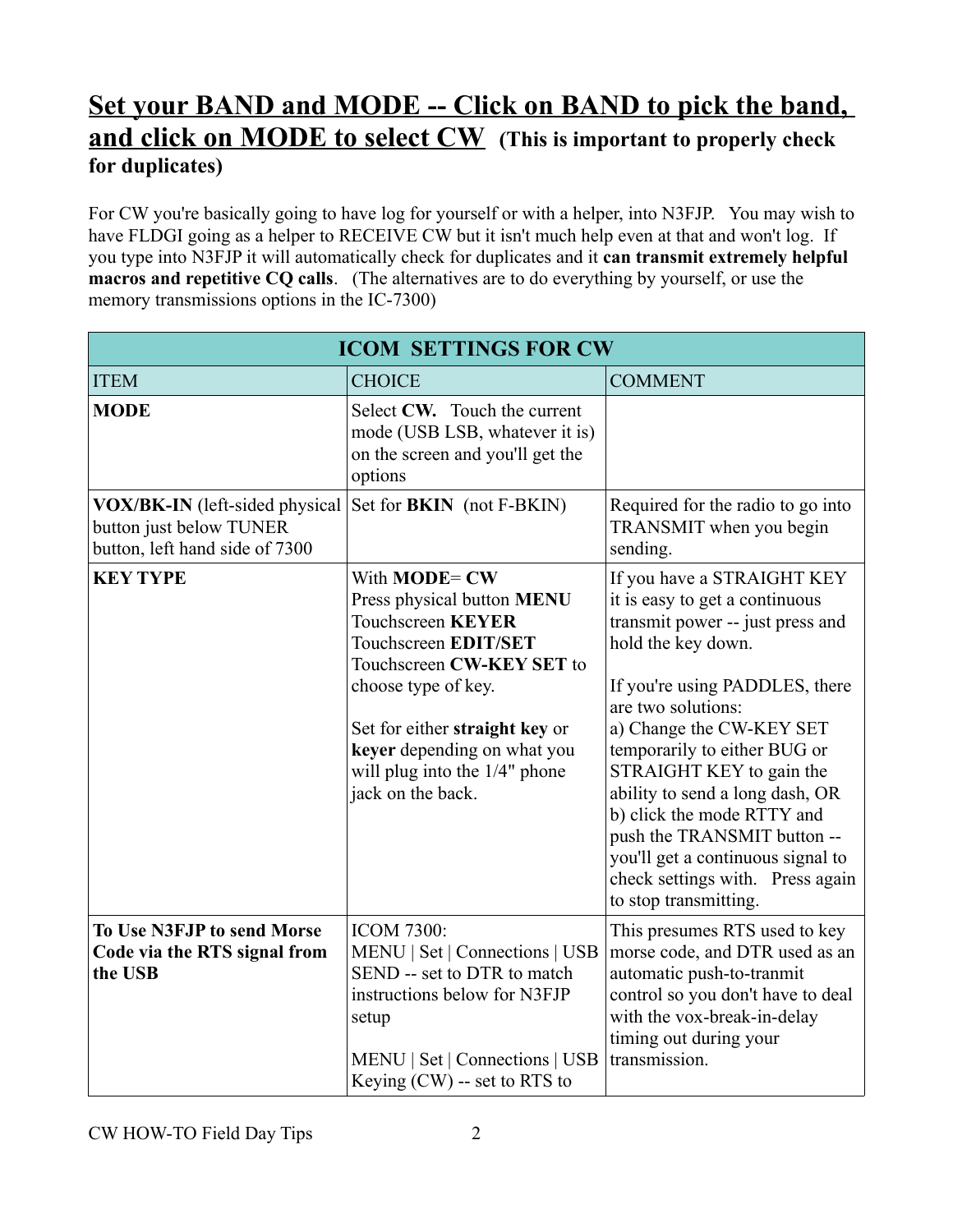|                    | match instructions below for<br>N3FJP setup                                                                                                                                                                                                                                                                                                                                                                                                                                                                                  |                                             |
|--------------------|------------------------------------------------------------------------------------------------------------------------------------------------------------------------------------------------------------------------------------------------------------------------------------------------------------------------------------------------------------------------------------------------------------------------------------------------------------------------------------------------------------------------------|---------------------------------------------|
|                    |                                                                                                                                                                                                                                                                                                                                                                                                                                                                                                                              |                                             |
| <b>N3FJP Setup</b> | Settings   Transmit   CW Setup<br>1. Pick correct COM port (use<br>Device Manager to check if<br>unsure)<br>2. Set Keying Options to RTS<br>(unless using WINKEYER -- if<br>so, adjust your keying as needed)<br>3. Click CW PTT for Amps (will<br>use DTR to key push-to-talk<br>4. Set WPM (speed)<br>5. Choose Timing Option, test<br>for good keying performance.<br>TIMER worked well for me.<br>6. Set your MACROS<br>7. Probabaly choose "Faster<br>ESC" so you can stop<br>transmitting immediately if<br>necessary. | Potential MACROS: See Table<br><b>Below</b> |
|                    | You can always transmit using a<br>keyer connected to the back<br>panel key input -- set<br>appropriately for whether you're<br>using a full external keyer<br>(telling the IC-7300 to presume a<br>"straight key"), or only a paddle<br>(hence needing the internal keyer<br>to work)                                                                                                                                                                                                                                       |                                             |

### **POWER LEVEL:** FIELD DAY 2022 Rules allow only 100 Watts -- Adjust the power level by pressing the Multifunction Button, selecting the power and adjusting with the knob.

**Morse Code Speed:** Faster stations will tend to be down in the Extra Class segments or just above. Slower stations will be at higher frequencies up to about .070 above each band where various digital modes begin. So scan around and find people sending at a comfortable speed!

*Never send CW faster than you can receive*...the other station will respond at or above the speed you send!

CW HOW-TO Field Day Tips 3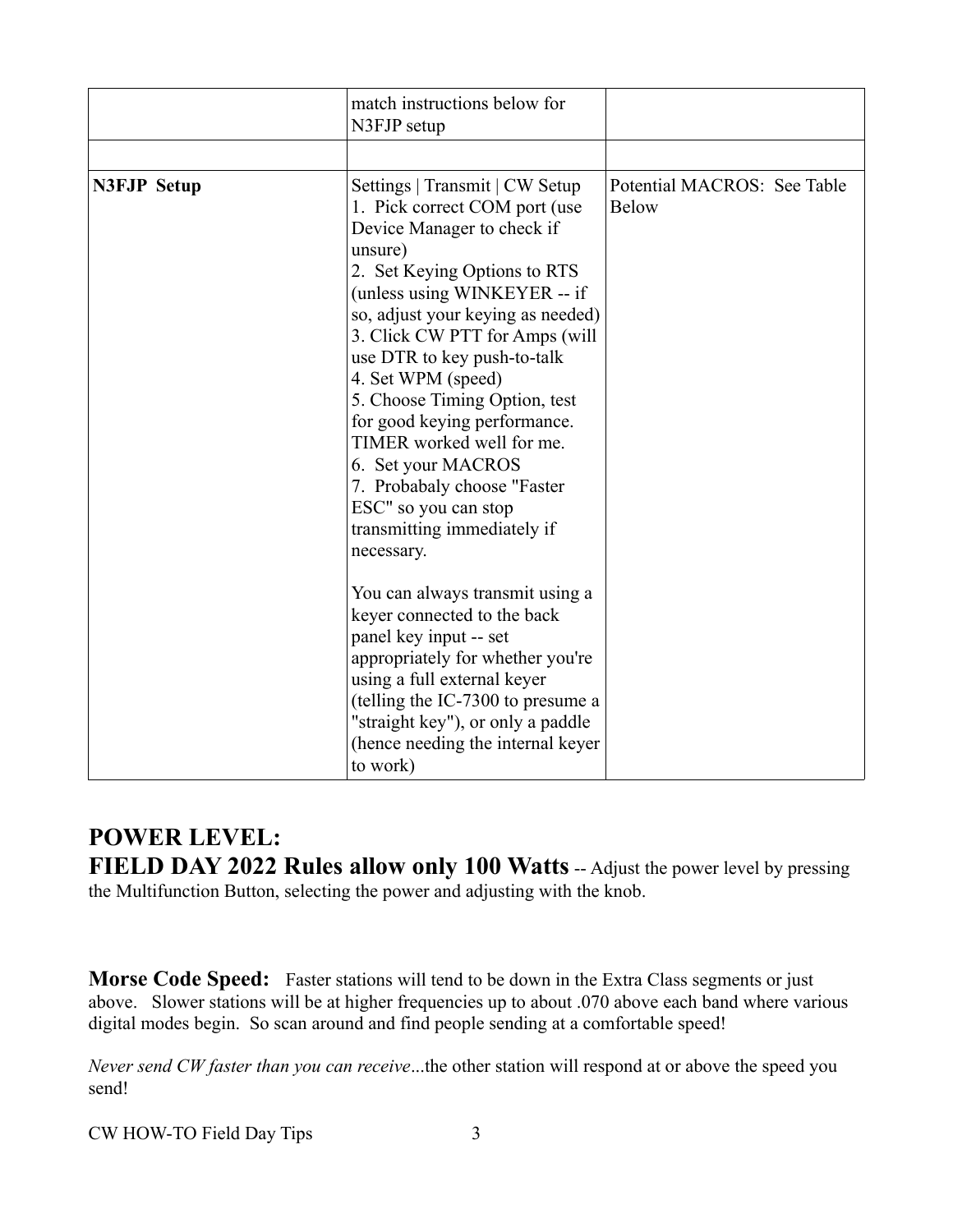#### **Using automated features of IC-7300 (if you aren't going to use the more useful features of N3FJP)**

Setting up the MEMORY SEND in the Icom 7300 will take a lot of work off of you. The Speed can be easily changed with the multi-function button.

When you are in CW mode, pressing the physical MENU pusbhbutton (below touchscreen) and then the softkey KEYER will make the Memory Keyer available. Simply touch one to get it to sent.

The MULTIFUNCTION knob allows you to easily change the SPEED of the keyer if you are using the internal electronic keyer (or the memory keyer).

| <b>FUNCTION</b><br><b>KEY</b> | <b>TEXT SENT</b>                 | How this Function Key is used                                          |
|-------------------------------|----------------------------------|------------------------------------------------------------------------|
| F1                            | CQ FD DE NF4AC NF4AC K [repeats] | repetive CQ;<br>station K4AAA answers "K4AAA"                          |
| F <sub>2</sub>                | \$ 2F NFL BK                     | We respond: K4AAA 2F NFL BK<br>He answers R 1D GA                      |
| F <sub>3</sub>                | R TU NF4AC FD K                  | We confirm & thank and proceed to next QSO                             |
| F <sub>4</sub>                | \$?                              | If we didn't copy his response in F2 above                             |
| F <sub>5</sub>                | <b>NFL NFL</b>                   | If he asks NFL? or similar?                                            |
| F <sub>6</sub>                | 2F2F                             | If he needs category                                                   |
| F7                            | <b>AGN</b>                       | If we need a repeat                                                    |
| F <sub>8</sub>                | NF4AC                            | <b>CQ FD DE K4AAA K</b><br>We answer "NF4AC"                           |
| F <sub>9</sub>                | R 2F NFL K                       | He sends NF4AC 1D GAK<br>We respond R 2F NFL K                         |
| F <sub>10</sub>               |                                  | He responds R TU CQ FD DE K4AAA and<br>we don't need to respond at all |
| F11                           | <b>DUPE</b>                      | to notify someone they would be a duplicate                            |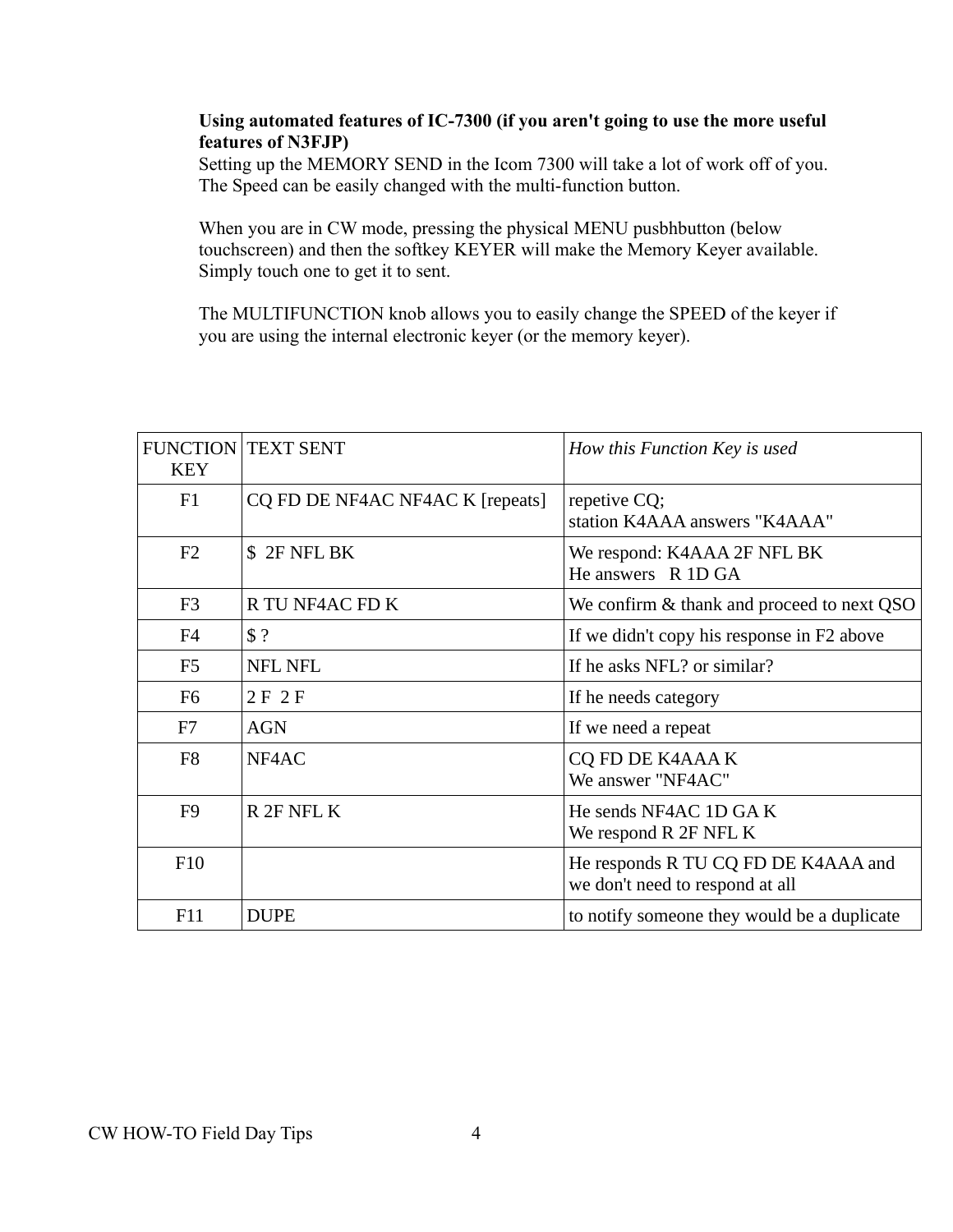# **Typical Field Day CW Exchanges**

| <b>OUR STATION</b>                                                | <b>THEIR STATION</b>           | <b>COMMENT</b>        |  |  |  |
|-------------------------------------------------------------------|--------------------------------|-----------------------|--|--|--|
|                                                                   |                                |                       |  |  |  |
| Holding Frequency and Calling CQ                                  |                                |                       |  |  |  |
| NF4AC                                                             | <b>Other Station K4AAA</b>     |                       |  |  |  |
| F1 CQ FD CQ FD DE NF4AC NF4AC K                                   |                                | CALL CQ               |  |  |  |
|                                                                   | K4AAA                          |                       |  |  |  |
| Type in K4AAA into N3FJP Log,<br>F2 \$ (it sends K4AAA) 2A NFL BK |                                |                       |  |  |  |
|                                                                   | R <sub>1</sub> D <sub>GA</sub> |                       |  |  |  |
| F3 R TU NF4AC FD K                                                |                                | <b>END OF QSO</b>     |  |  |  |
|                                                                   |                                |                       |  |  |  |
| Hunt and Pounce Technique                                         |                                |                       |  |  |  |
|                                                                   | <b>CQ FD DE K4AAA K</b>        | Other station calling |  |  |  |
| NF4AC<br>F8                                                       |                                | We answer             |  |  |  |
|                                                                   | NF4AC 1D GAK                   | His exchange          |  |  |  |
| F9 R 2F NFL K                                                     |                                | Our Exchange          |  |  |  |
|                                                                   | R TU K4AAA FD K                | End of contact        |  |  |  |

# **This Table May Be Helpful To Organize the Canned Texts:**

| <b>CQ ON FREQUENCY</b> |                 | <b>FILLS &amp; REPEATS</b> |                | <b>HUNT AND POUNCE</b> |            |  |
|------------------------|-----------------|----------------------------|----------------|------------------------|------------|--|
| F1                     | CQde NF4AC K    | F4                         | \$?            | F8                     | NF4AC      |  |
| F2                     | \$2A NFL BK     | F <sub>5</sub>             | <b>NFL NFL</b> | F9                     | R 2F NFL K |  |
| F3                     | R TU NF4AC FD K | F6                         | 2 E 2 F        |                        |            |  |
|                        |                 | F7                         | AGN            |                        |            |  |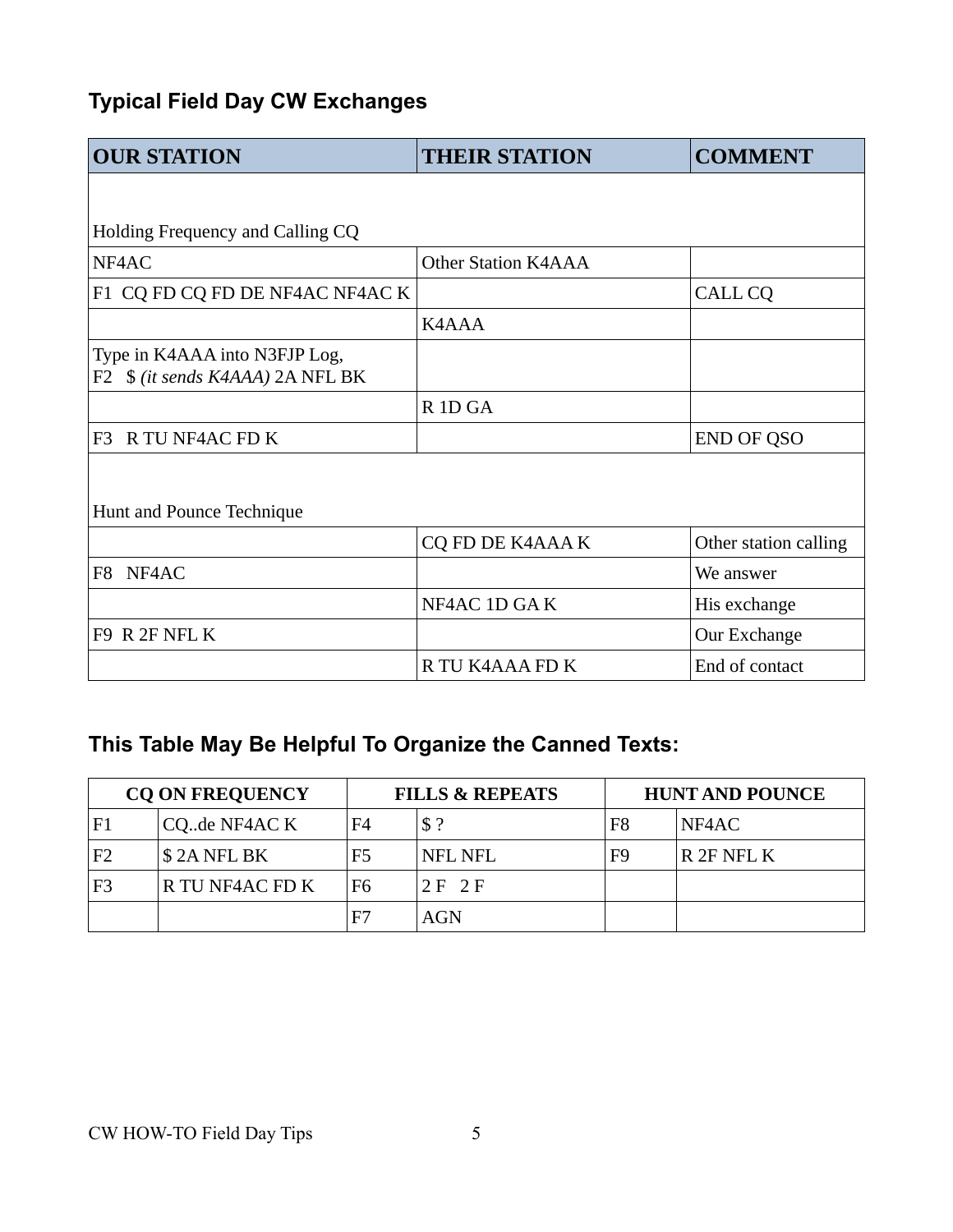#### Nitty Gritty of CW Contacs on IC-7300

CW operators typically transmit to each other very near to each others' frequency. This is because some operators use very narrow CW filters....and if you are a few hundred Hz away from THEIR frequency, they may not even hear you!

#### How do you make sure you answer a station on their exact frequency?

On the IC-7300 it is easy -- dial them in so that their pitch is the same pitch as your CW Sidetone from the 7300. (And if there is only one station in the passband, you can hit the AUTO TUNE button and it will take them right there!) If you are using a very narrow filter, this is even easier -- tune them until they are LOUD in your filter and then they are centered.

The IC-7300 like many other CW transceivers, offsets the beat frequency oscillator (BFO) during RECEIVE, about 700Hz - 1 kHz *higher* than your carrier frequency, specifically so you will hear a TONE rather than a "whoossh" on their dits and dahs. In effect, you are receiving in Lower Side Band Mode. A nice outcome of this is that if you turn the dial clockwise to a higher frequency, the received signal INCREASES in pitch.

You can choose what offset you like! Some people like a lower pitch (like 600 Hz) and others like a higher pitch (like 1000 Hz). If you want to change it, there is a CW sidetone pitch adjustment and it automatically adjusts the receiver offset also to match. Pretty cool!